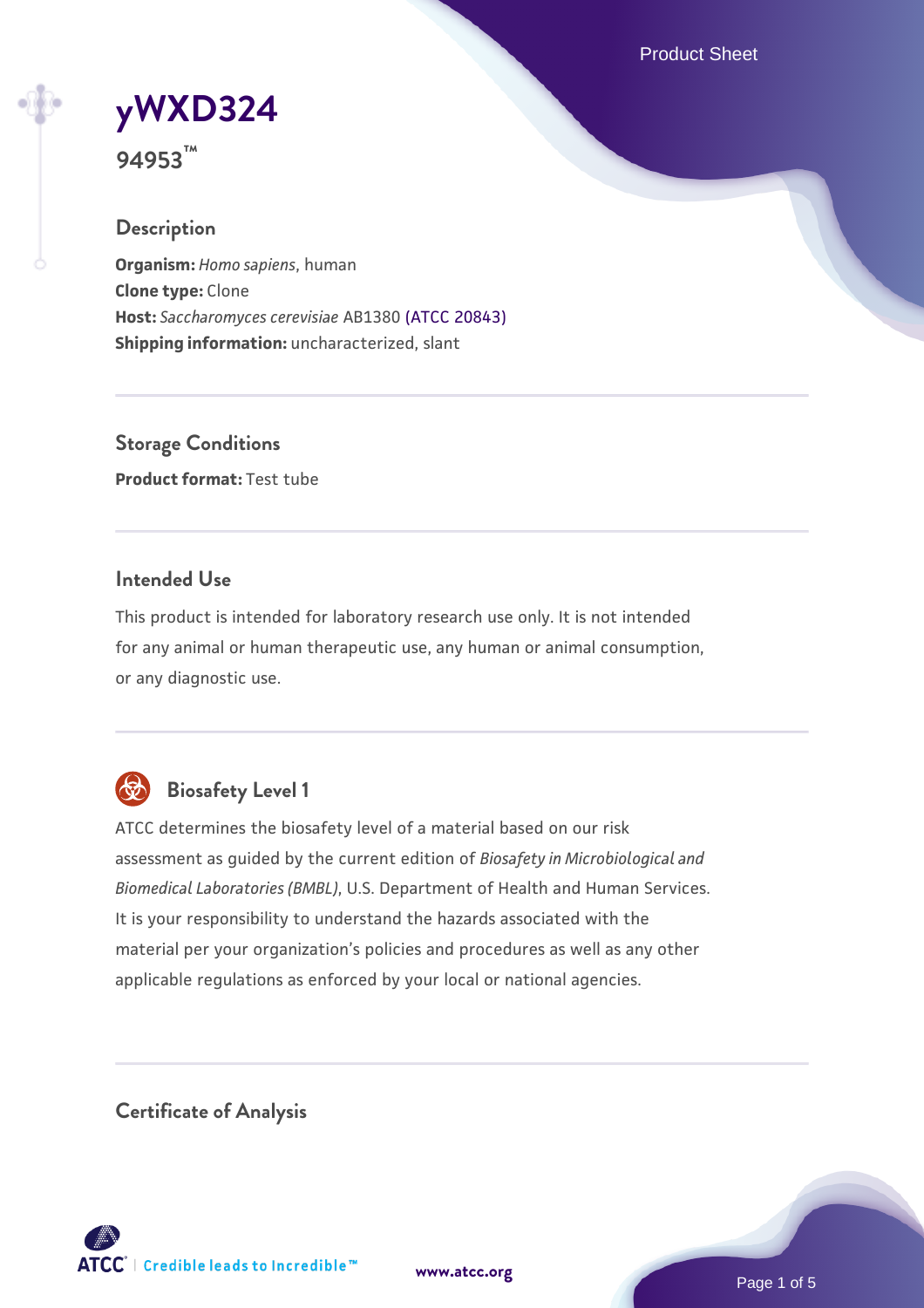

For batch-specific test results, refer to the applicable certificate of analysis that can be found at www.atcc.org.

### **Insert Information**

**Type of DNA:** genomic **Genome:** Homo sapiens **Chromosome:** X X q24-q28 **Gene name:** DNA Segment, single copy **Gene product:** DNA Segment, single copy [DXS1940] **Gene symbol:** DXS1940 **Contains complete coding sequence:** Unknown **Insert end: Tagl** 

#### **Vector Information**

**Construct size (kb):** 240.0 **Intact vector size:** 11.700 **Vector name:** pYAC-RC **Type of vector:** YAC **Construction:** pYAC3, polylinker **Host range:** *Saccharomyces cerevisiae*; *Escherichia coli* **Centromere:** CEN4 **Cloning sites:** NotI; SacII; SalI; mLuI; ClaI; SnaBI; SmaI **Markers:** SUP4; HIS3; ampR; URA3; TRP1 Polylinker sites: Notl; SacII; SalI; mLuI; ClaI; SnaBI; SmaI **Promoters:** none **Replicon:** pMB1; ARS1

# **Growth Conditions**

**Medium:** 



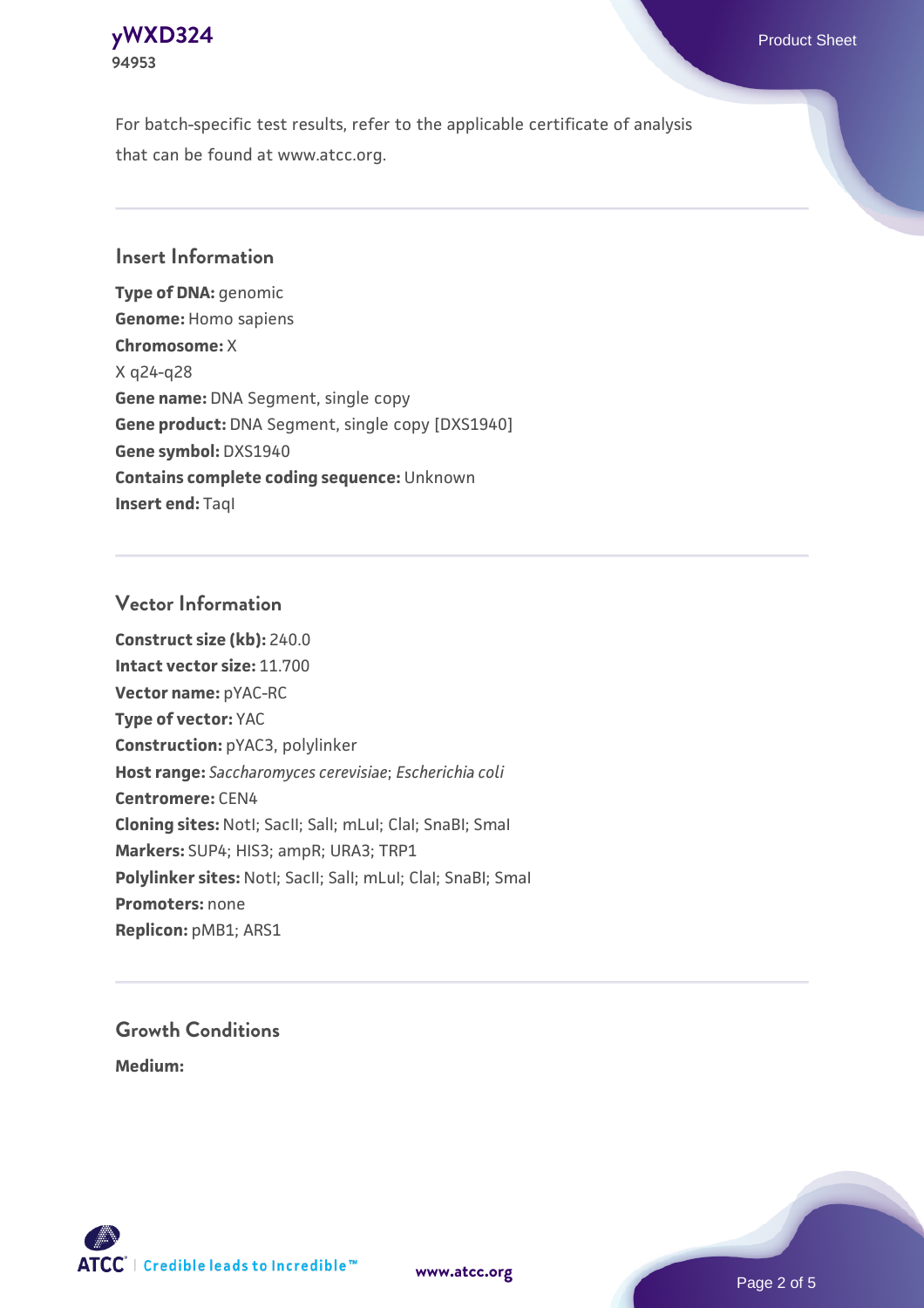**[yWXD324](https://www.atcc.org/products/94953)** Product Sheet **94953**

[ATCC Medium 1245: YEPD](https://www.atcc.org/-/media/product-assets/documents/microbial-media-formulations/1/2/4/5/atcc-medium-1245.pdf?rev=705ca55d1b6f490a808a965d5c072196) **Temperature:** 30°C

#### **Notes**

More information may be available from ATCC (http://www.atcc.org or 703- 365-2620).

## **Material Citation**

If use of this material results in a scientific publication, please cite the material in the following manner: yWXD324 (ATCC 94953)

### **References**

References and other information relating to this material are available at www.atcc.org.

#### **Warranty**

The product is provided 'AS IS' and the viability of ATCC® products is warranted for 30 days from the date of shipment, provided that the customer has stored and handled the product according to the information included on the product information sheet, website, and Certificate of Analysis. For living cultures, ATCC lists the media formulation and reagents that have been found to be effective for the product. While other unspecified media and reagents may also produce satisfactory results, a change in the ATCC and/or depositor-recommended protocols may affect the recovery, growth, and/or function of the product. If an alternative medium formulation or reagent is used, the ATCC warranty for viability is no longer

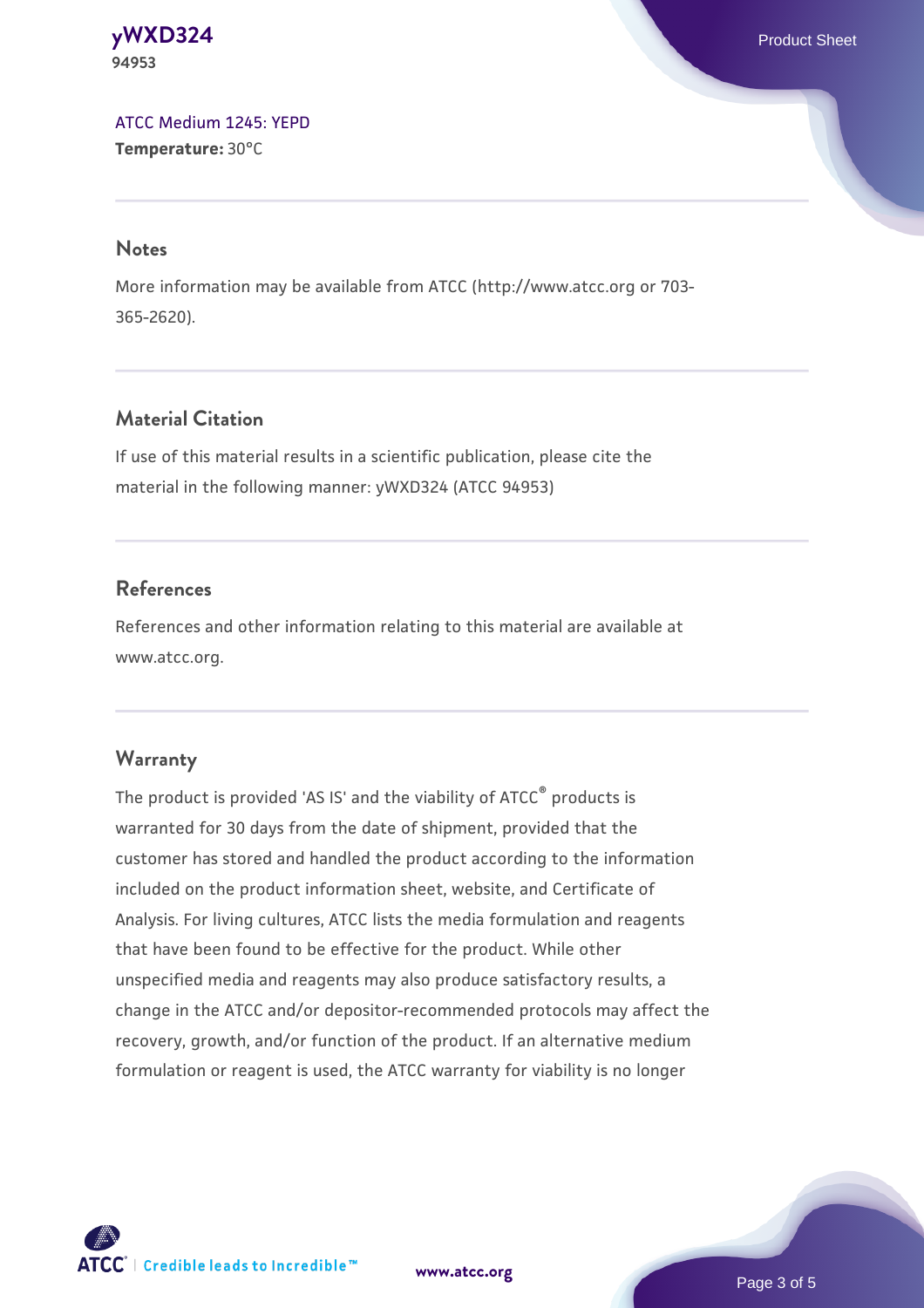**[yWXD324](https://www.atcc.org/products/94953)** Product Sheet **94953**

valid. Except as expressly set forth herein, no other warranties of any kind are provided, express or implied, including, but not limited to, any implied warranties of merchantability, fitness for a particular purpose, manufacture according to cGMP standards, typicality, safety, accuracy, and/or noninfringement.

#### **Disclaimers**

This product is intended for laboratory research use only. It is not intended for any animal or human therapeutic use, any human or animal consumption, or any diagnostic use. Any proposed commercial use is prohibited without a license from ATCC.

While ATCC uses reasonable efforts to include accurate and up-to-date information on this product sheet, ATCC makes no warranties or representations as to its accuracy. Citations from scientific literature and patents are provided for informational purposes only. ATCC does not warrant that such information has been confirmed to be accurate or complete and the customer bears the sole responsibility of confirming the accuracy and completeness of any such information.

This product is sent on the condition that the customer is responsible for and assumes all risk and responsibility in connection with the receipt, handling, storage, disposal, and use of the ATCC product including without limitation taking all appropriate safety and handling precautions to minimize health or environmental risk. As a condition of receiving the material, the customer agrees that any activity undertaken with the ATCC product and any progeny or modifications will be conducted in compliance with all applicable laws, regulations, and guidelines. This product is provided 'AS IS' with no representations or warranties whatsoever except as expressly set forth herein and in no event shall ATCC, its parents, subsidiaries, directors, officers, agents, employees, assigns, successors, and affiliates be liable for indirect, special, incidental, or consequential damages of any kind in connection with or arising out of the customer's use of the product. While reasonable effort is made to ensure authenticity and reliability of materials on deposit, ATCC is not liable for damages arising from the misidentification or



**[www.atcc.org](http://www.atcc.org)**

Page 4 of 5